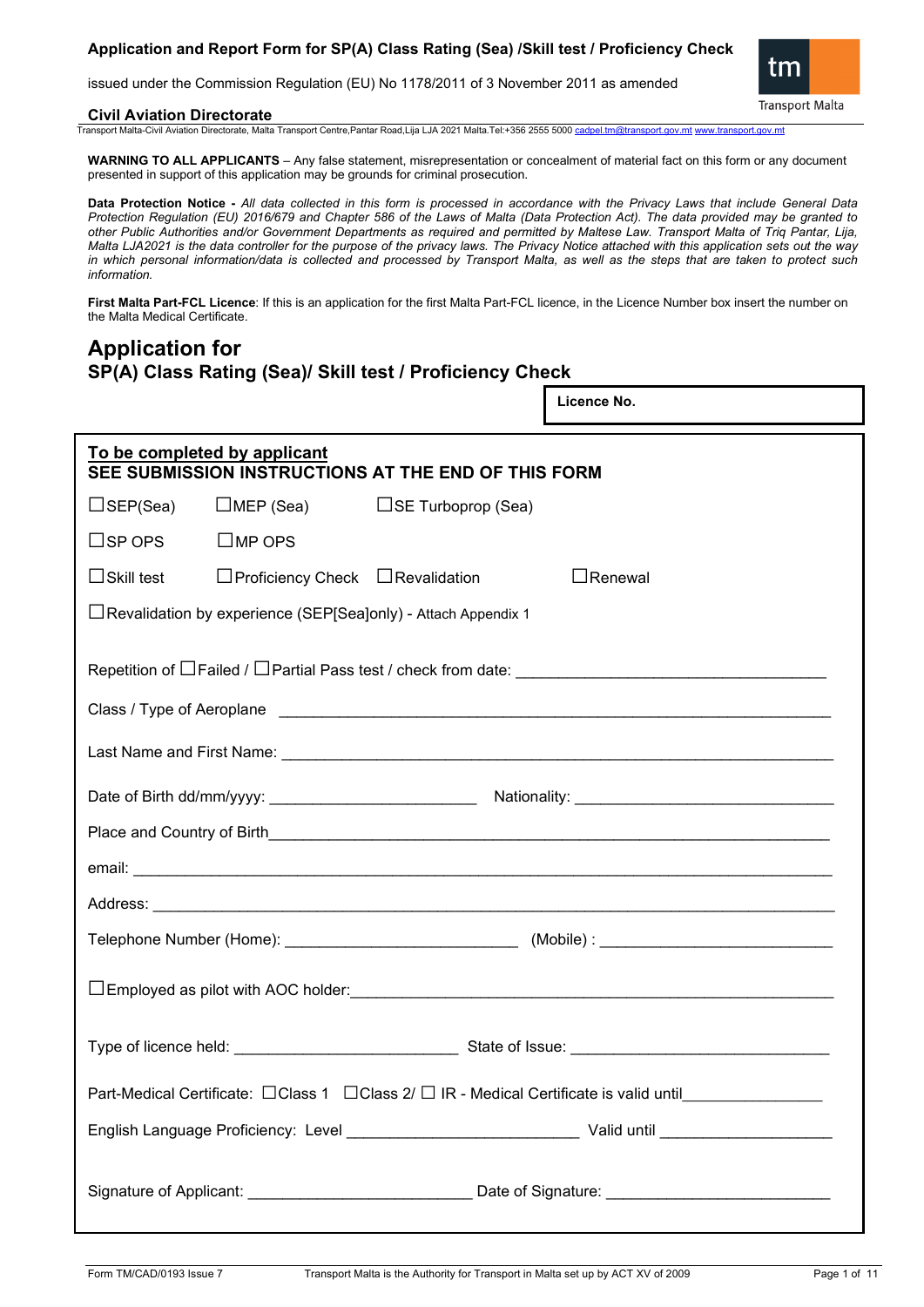| Application and Report Form for SP(A) Class (Sea) Not High Performance |  |
|------------------------------------------------------------------------|--|
| SP(A) Skill test / Proficiency Check / SP SEP(Sea)                     |  |



**Civil Aviation Directorate** Transport Malta-Civil Aviation Directorate, Malta Transport Centre,Pantar Road,Lija LJA 2021 Malta.Tel:+356 2555 5000 [cadpel.tm@transport.gov.mt](mailto:cadpel.tm@transport.gov.mt) [www.transport.gov.mt](http://www.transport.gov.mt/)

| SP(A) Class Rating / Skill test/ Proficiency Check                                                                                                        |                                                                                                 |
|-----------------------------------------------------------------------------------------------------------------------------------------------------------|-------------------------------------------------------------------------------------------------|
| (Not High Performance)                                                                                                                                    | Licence No.                                                                                     |
| Complete for issue or renewal of rating:<br>To be completed by HT or CFI                                                                                  |                                                                                                 |
|                                                                                                                                                           |                                                                                                 |
| $\Box$ Initial CR                                                                                                                                         | Renewal of a rating expired on ________________________(date)                                   |
|                                                                                                                                                           |                                                                                                 |
| For Issue of Rating                                                                                                                                       |                                                                                                 |
| Theoretical knowledge for the issue of a class rating sea completed                                                                                       |                                                                                                 |
|                                                                                                                                                           |                                                                                                 |
| Theoretical knowledge examination mark obtained: 30 % (Pass mark 75%)                                                                                     |                                                                                                 |
| For MEP(sea)                                                                                                                                              |                                                                                                 |
| Pilot in command flight experience on aeroplanes Hours: _______________ Minimum 70hours.                                                                  |                                                                                                 |
| Dual flight instruction in normal condition Hours: _____________________________Minimum 2hours 30 minutes.                                                |                                                                                                 |
| Dual flight instruction in abnormal conditions Hours ___________________________Minimum 3hour 30 minutes.<br>(engine failure procedure asymmetric flight) |                                                                                                 |
| Theoretical knowledge instruction for ME Class Hours:____________________________ Minimum 7hours.                                                         |                                                                                                 |
| Theoretical knowledge examination mark obtained: _________________ % (Pass mark 75%)                                                                      |                                                                                                 |
| For issue of Rating: Does the applicant hold the land version of the Class $\Box$ Yes $\Box$ No                                                           |                                                                                                 |
| For Issue or Renewal of Rating<br>Flight instruction for class rating according an approved syllabus completed on date:                                   |                                                                                                 |
|                                                                                                                                                           |                                                                                                 |
| Dual Flight Instruction hours (For issue of rating minimum 8 hours if the applicant holds the land                                                        |                                                                                                 |
| version of the relevant class or type or 10 hours if applicant does not hold such a rating)                                                               |                                                                                                 |
| required by the approved syllabus, and recommends the applicant for the Skill test.                                                                       | Recommendation for Skill Test - The ATO confirms that the applicant has completed the training  |
|                                                                                                                                                           | Renewal (if training was required) - The ATO confirms the successful completion of the training |
| Renewal (No training was required)                                                                                                                        |                                                                                                 |
|                                                                                                                                                           |                                                                                                 |
|                                                                                                                                                           |                                                                                                 |
|                                                                                                                                                           |                                                                                                 |
|                                                                                                                                                           |                                                                                                 |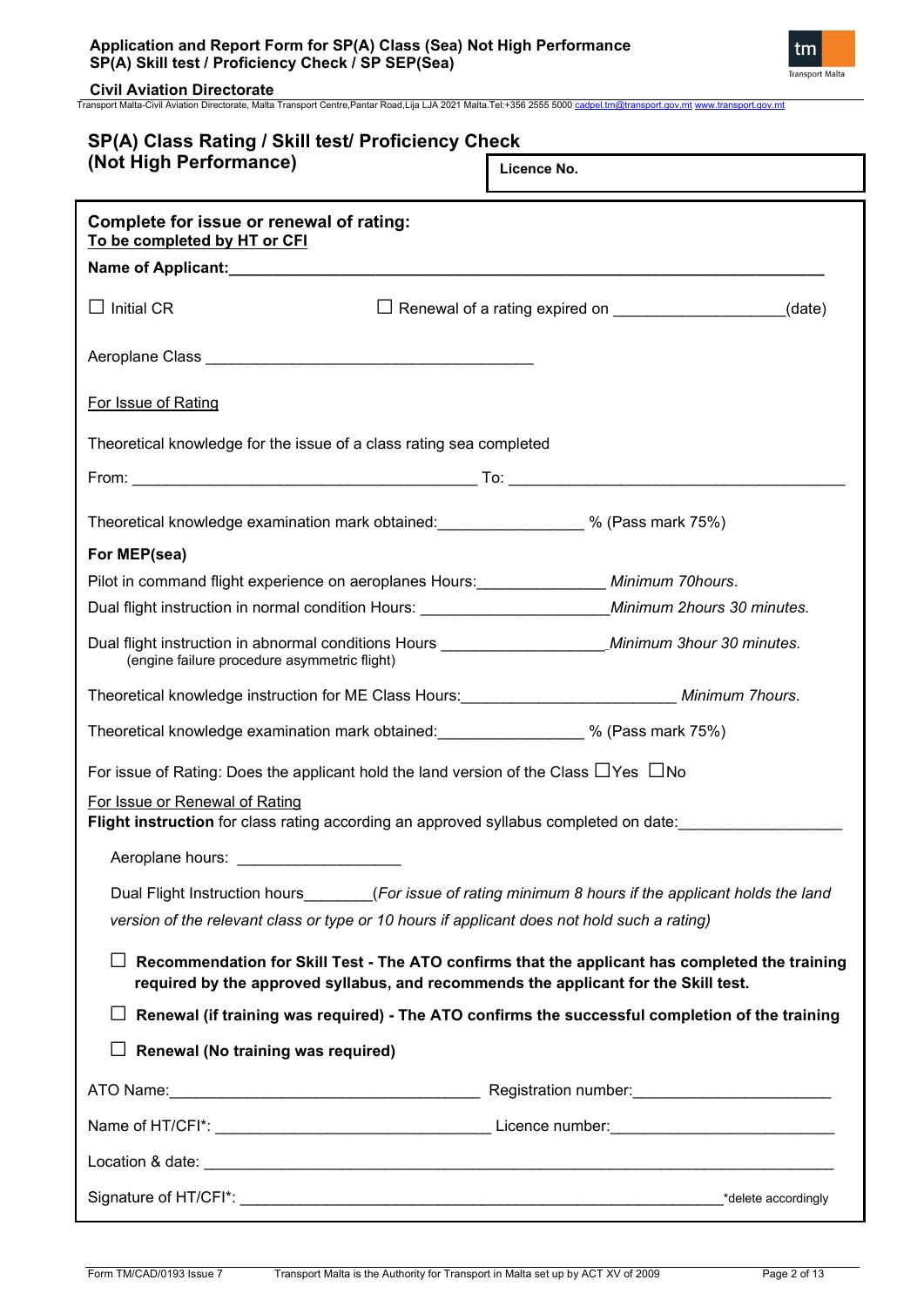

Transport Malta-Civil Aviation Directorate, Malta Transport Centre,Pantar Road,Lija LJA 2021 Malta.Tel:+356 2555 5000 [cadpel.tm@transport.gov.mt](mailto:cadpel.tm@transport.gov.mt) [www.transport.gov.mt](http://www.transport.gov.mt/)

## **SP(A) Class Sea /Skill test/Proficiency Check**

### **Applicant Full Name and Licence No:**

Section 3 shall be completed to revalidate a multi-engine class rating sea, VFR only, where the required experience of 10 route sectors within the previous 12 months has not been completed. CLASS RATING SEA

| Class ratings - Sea.                                    | <b>PRACTICAL TRAINING</b>                        | <b>CLASS RATING SKILL TEST OR PROFICIENCY</b><br><b>CHECK</b> |       |
|---------------------------------------------------------|--------------------------------------------------|---------------------------------------------------------------|-------|
|                                                         |                                                  | Attempt $\Box$ 1 $I \Box$ 2                                   |       |
| <b>Manoeuvres/Procedures</b>                            | Instructor's initials when training<br>completed | Examiner's initials when test<br>completed                    | Date: |
| 1. Departure                                            |                                                  |                                                               |       |
| Preflight including:                                    |                                                  |                                                               |       |
| - documentation;                                        |                                                  |                                                               |       |
| - mass and balance;                                     |                                                  |                                                               |       |
| - weather briefing; and                                 |                                                  |                                                               |       |
| $-$ NOTAM.                                              |                                                  |                                                               |       |
| 1.2 Pre-start checks                                    |                                                  |                                                               |       |
| External/internal                                       |                                                  |                                                               |       |
| 1.3 Engine start-up and shutdown<br>Normal malfunctions |                                                  |                                                               |       |
| 1.4 Taxiing                                             |                                                  |                                                               |       |
| 1.5 Step taxiing                                        |                                                  |                                                               |       |
| 1.6 Mooring:                                            |                                                  |                                                               |       |
| - Beach                                                 |                                                  |                                                               |       |
| - Jetty pier                                            |                                                  |                                                               |       |
| - Buoy                                                  |                                                  |                                                               |       |
| 1.7 Engine-off sailing                                  |                                                  |                                                               |       |
| 1.8 Pre-departure checks:                               |                                                  |                                                               |       |
| Engine run-up (if applicable)                           |                                                  |                                                               |       |
| 1.9 Take-off procedure:                                 |                                                  |                                                               |       |
| - normal with flight manual flap<br>settings; and       |                                                  |                                                               |       |
| - crosswind (if conditions are<br>available).           |                                                  |                                                               |       |
| 1.10 Climbing                                           |                                                  |                                                               |       |
| - turns onto headings                                   |                                                  |                                                               |       |
| - level off                                             |                                                  |                                                               |       |
| 1.11 ATC liaison - Compliance, R/T<br>procedure         |                                                  |                                                               |       |
|                                                         |                                                  |                                                               |       |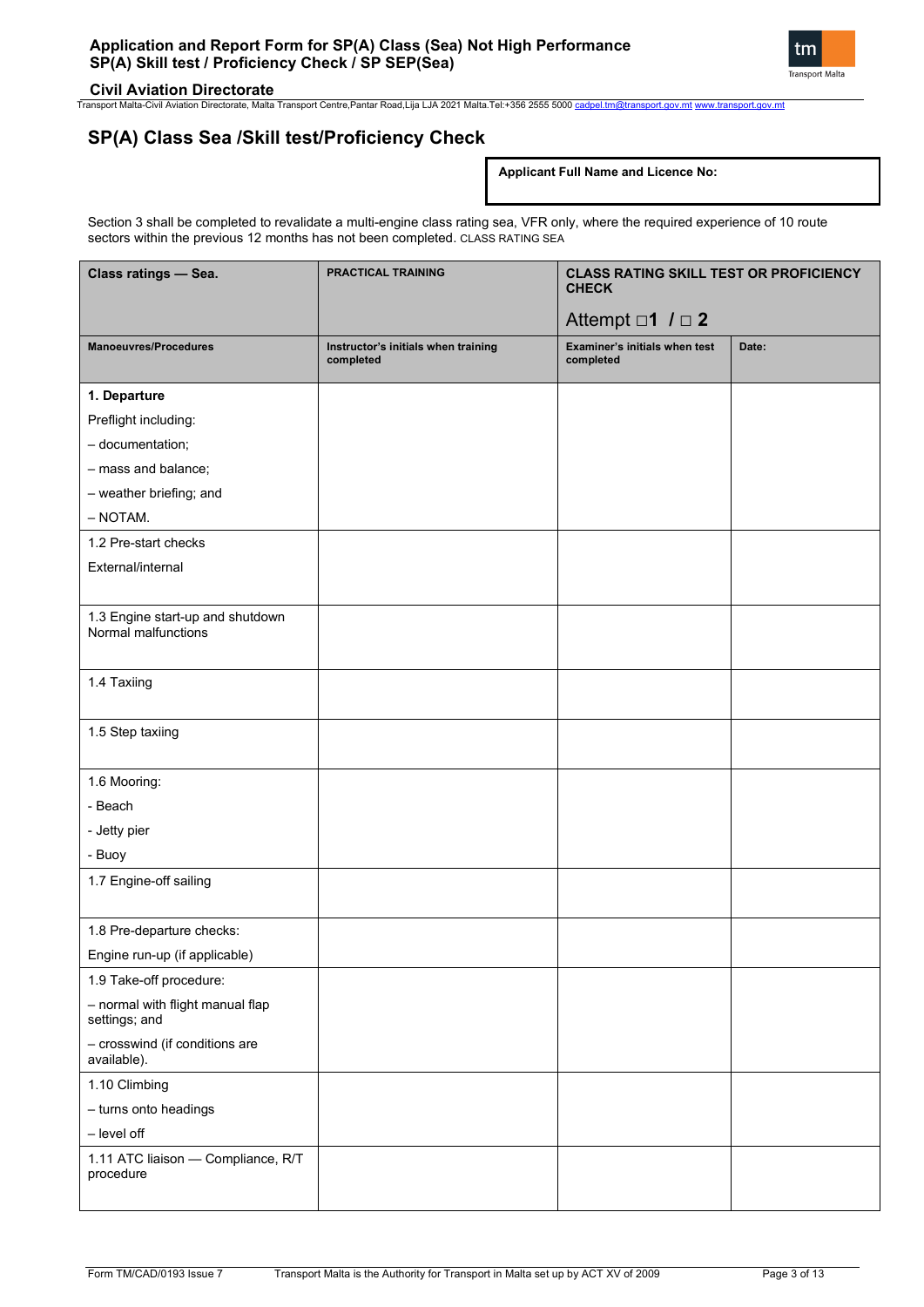

**Civil Aviation Directorate** Transport Malta-Civil Aviation Directorate, Malta Transport Centre,Pantar Road,Lija LJA 2021 Malta.Tel:+356 2555 5000 [cadpel.tm@transport.gov.mt](mailto:cadpel.tm@transport.gov.mt) [www.transport.gov.mt](http://www.transport.gov.mt/)

# **SP(A) Class Sea /Skill test/Proficiency Check**

**Applicant Full Name and Licence No:**

| Class ratings - sea.                                                                                                                                                        | <b>PRACTICAL TRAINING</b>                        | <b>CLASS RATING SKILL TEST OR</b><br><b>PROFICIENCY CHECK</b> |       |  |
|-----------------------------------------------------------------------------------------------------------------------------------------------------------------------------|--------------------------------------------------|---------------------------------------------------------------|-------|--|
|                                                                                                                                                                             |                                                  | Attempt $\Box$ 1 $\Box$ 2                                     |       |  |
| <b>Manoeuvres/Procedures</b>                                                                                                                                                | Instructor's initials when training<br>completed | Examiner's initials when test<br>completed                    | Date: |  |
| <b>SECTION 2</b>                                                                                                                                                            |                                                  |                                                               |       |  |
| 2. Airwork (VFR)                                                                                                                                                            |                                                  |                                                               |       |  |
| 2.1 Straight and level flight at various<br>airspeeds including flight at critically low<br>airspeed with and without flaps (including<br>approach to VMCA when applicable) |                                                  |                                                               |       |  |
| 2.2 Steep turns (360° left and right at 45°<br>bank)                                                                                                                        |                                                  |                                                               |       |  |
| 2.3 Stalls and recovery:                                                                                                                                                    |                                                  |                                                               |       |  |
| (i) clean stall;                                                                                                                                                            |                                                  |                                                               |       |  |
| (ii) approach to stall in descending turn with<br>bank with approach configuration and<br>power;                                                                            |                                                  |                                                               |       |  |
| (iii) approach to stall in landing<br>configuration and power; and                                                                                                          |                                                  |                                                               |       |  |
| (iv) approach to stall, climbing turn with<br>take-off flap and climb power (single-engine<br>aeroplanes only).                                                             |                                                  |                                                               |       |  |
| 2.4 ATC liaison - Compliance, R/T<br>procedure                                                                                                                              |                                                  |                                                               |       |  |
| <b>SECTION 3</b>                                                                                                                                                            |                                                  |                                                               |       |  |
| 3. En-route procedures VFR                                                                                                                                                  |                                                  |                                                               |       |  |
| 3.1 Flight plan, dead reckoning and map<br>reading                                                                                                                          |                                                  |                                                               |       |  |
| 3.2 Maintenance of altitude, heading and<br>speed                                                                                                                           |                                                  |                                                               |       |  |
| 3.3 Orientation, timing and revision of ETAs                                                                                                                                |                                                  |                                                               |       |  |
| 3.4 Use of radio navigation aids (if<br>applicable)                                                                                                                         |                                                  |                                                               |       |  |
| 3.5 Flight management (flight log, routine<br>checks including fuel, systems and icing)                                                                                     |                                                  |                                                               |       |  |
| 3.6 ATC liaison - Compliance, R/T<br>procedure)                                                                                                                             |                                                  |                                                               |       |  |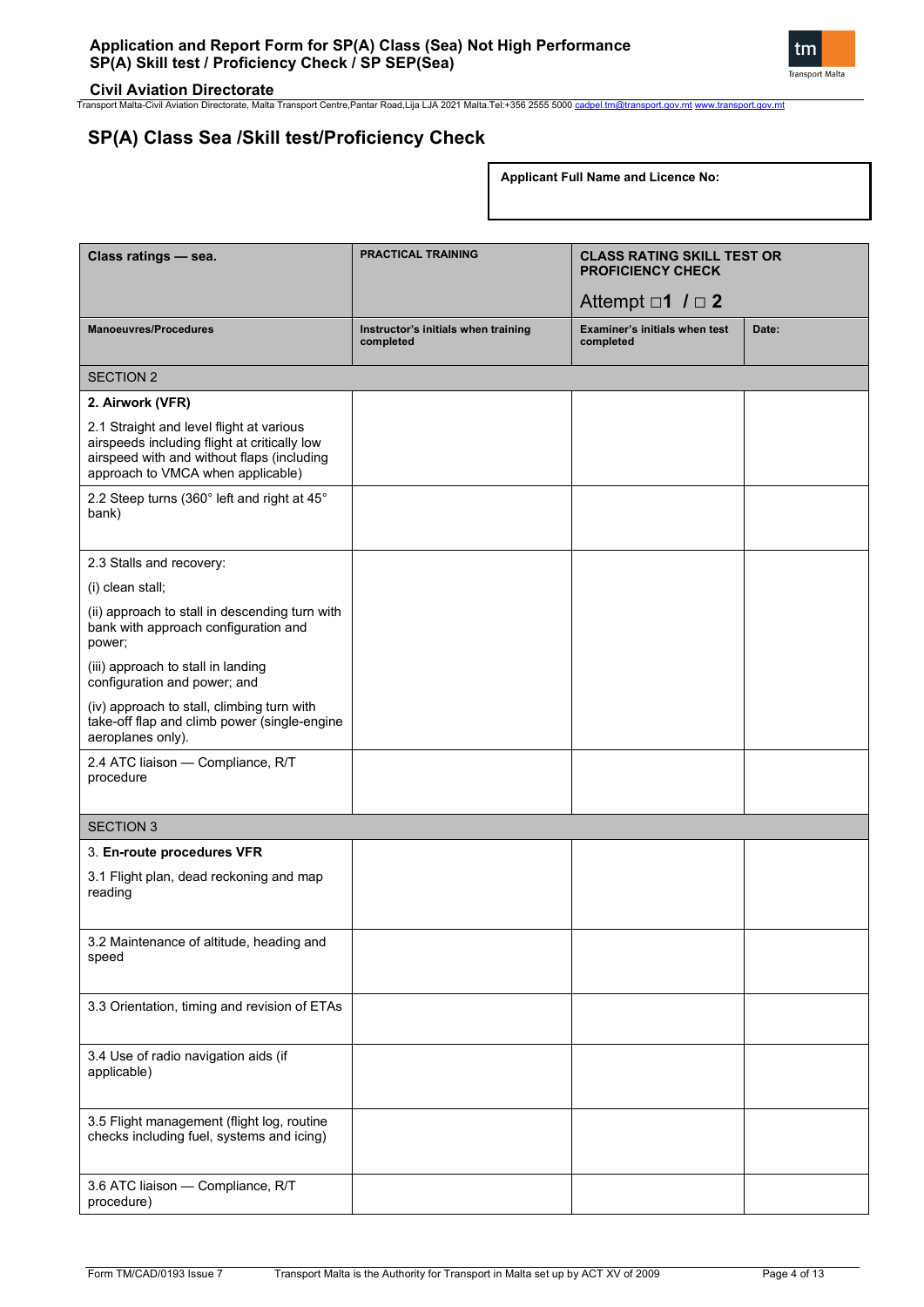

**Civil Aviation Directorate** Transport Malta-Civil Aviation Directorate, Malta Transport Centre,Pantar Road,Lija LJA 2021 Malta.Tel:+356 2555 5000 [cadpel.tm@transport.gov.mt](mailto:cadpel.tm@transport.gov.mt) [www.transport.gov.mt](http://www.transport.gov.mt/)

# **SP(A) Class Sea /Skill test/Proficiency Check**

**Applicant Full Name and Licence No:**

| Class ratings - sea.                                                                                             | <b>PRACTICAL TRAINING</b>                        | <b>CLASS RATING SKILL TEST OR</b><br><b>PROFICIENCY CHECK</b> |       |  |
|------------------------------------------------------------------------------------------------------------------|--------------------------------------------------|---------------------------------------------------------------|-------|--|
| <b>Manoeuvres/Procedures</b>                                                                                     | Instructor's initials when<br>training completed | <b>Examiner's initials when test</b><br>completed             | Date: |  |
| <b>SECTION 4</b>                                                                                                 |                                                  |                                                               |       |  |
| 4. Arrivals and landings                                                                                         |                                                  |                                                               |       |  |
| 4.1 Aerodrome arrival procedure<br>(amphibians only)                                                             |                                                  |                                                               |       |  |
| 4.2 Normal landing                                                                                               |                                                  |                                                               |       |  |
| 4.3 Flapless landing                                                                                             |                                                  |                                                               |       |  |
| 4.4 Crosswind landing (if suitable<br>conditions)                                                                |                                                  |                                                               |       |  |
| 4.5 Approach and landing with idle power<br>from up to 2 000' above the water (single-<br>engine aeroplane only) |                                                  |                                                               |       |  |
| 4.6 Go-around from minimum height                                                                                |                                                  |                                                               |       |  |
| 4.7 Glassy water landing                                                                                         |                                                  |                                                               |       |  |
| Rough water landing                                                                                              |                                                  |                                                               |       |  |
| 4.8 ATC liaison - Compliance, R/T<br>procedure                                                                   |                                                  |                                                               |       |  |
| <b>SECTION 5</b>                                                                                                 |                                                  |                                                               |       |  |
| 5. Abnormal and emergency procedures                                                                             |                                                  |                                                               |       |  |
| (This section may be combined with<br>sections 1 through 4)                                                      |                                                  |                                                               |       |  |
| 5.1 Rejected take-off at a reasonable<br>speed                                                                   |                                                  |                                                               |       |  |
| 5.2 Simulated engine failure after take-off<br>(single-engine aeroplane only)                                    |                                                  |                                                               |       |  |
| 5.3 Simulated forced landing without power<br>(single-engine aeroplane only)                                     |                                                  |                                                               |       |  |
| 5.4 Simulated emergencies:<br>(i) fire or smoke in flight<br>(ii) systems' malfunctions as appropriate           |                                                  |                                                               |       |  |
| 5.5 ATC liaison - Compliance, R/T<br>procedure                                                                   |                                                  |                                                               |       |  |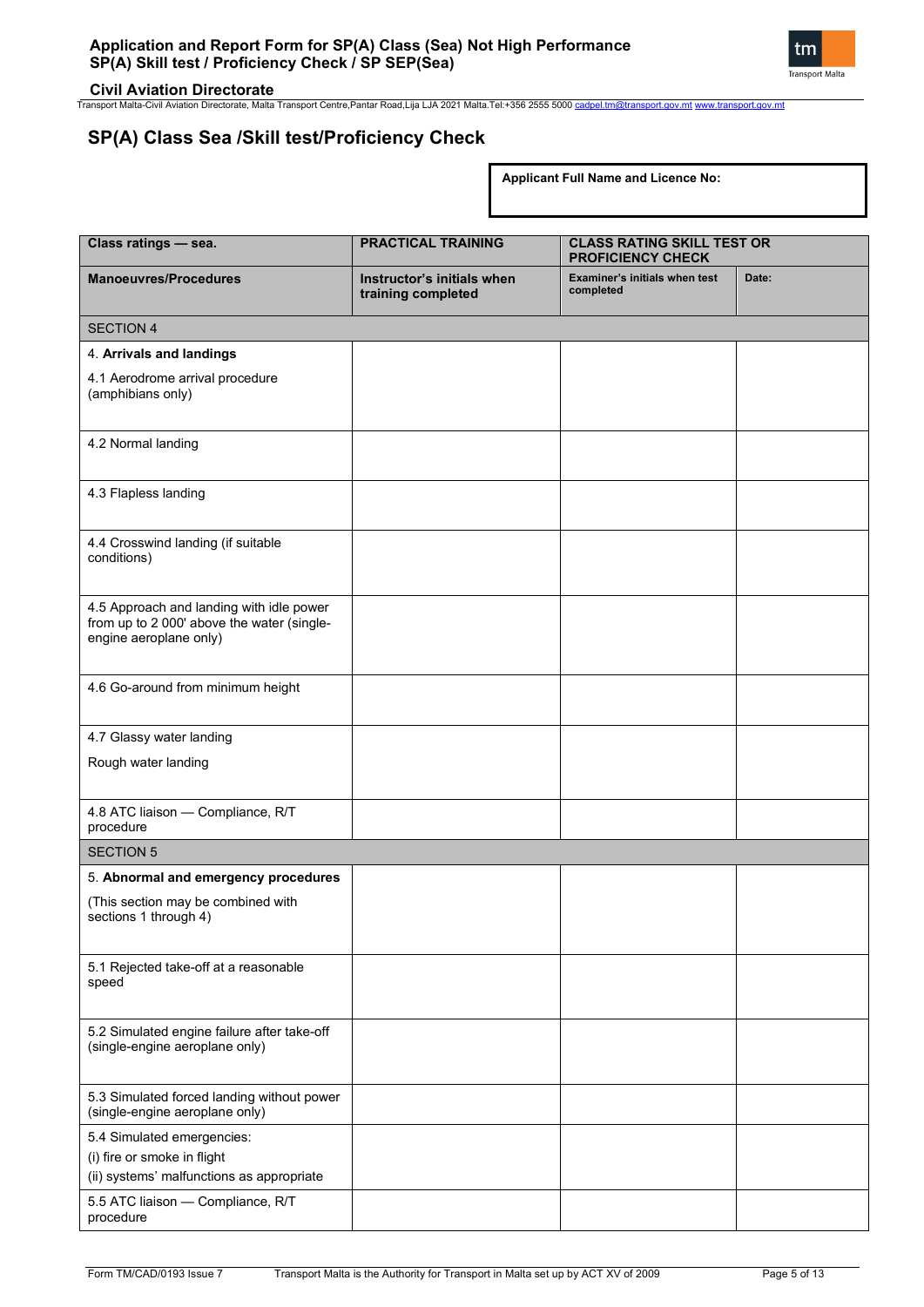

Transport Malta-Civil Aviation Directorate, Malta Transport Centre,Pantar Road,Lija LJA 2021 Malta.Tel:+356 2555 5000 [cadpel.tm@transport.gov.mt](mailto:cadpel.tm@transport.gov.mt) [www.transport.gov.mt](http://www.transport.gov.mt/)

# **SP(A) Class Sea/ Skill test/Proficiency Check**

**Applicant Full Name and Licence No:**

| Class ratings - sea.                                                                                           | <b>PRACTICAL TRAINING</b>                        | <b>CLASS RATING SKILL TEST OR</b><br><b>PROFICIENCY CHECK</b> |       |  |
|----------------------------------------------------------------------------------------------------------------|--------------------------------------------------|---------------------------------------------------------------|-------|--|
| <b>Manoeuvres/Procedures</b>                                                                                   | Instructor's initials when<br>training completed | Examiner's initials when test<br>completed                    | Date: |  |
| <b>SECTION 6</b>                                                                                               |                                                  |                                                               |       |  |
| 6. Simulated asymmetric flight                                                                                 |                                                  |                                                               |       |  |
| (This section may be combined with<br>sections 1 through 5)                                                    |                                                  |                                                               |       |  |
| 6.1 Simulated engine failure during take- off<br>(at a safe altitude unless carried out in FFS<br>and FNPT II) |                                                  |                                                               |       |  |
| 6.2 Engine shutdown and restart (ME skill<br>test only)                                                        |                                                  |                                                               |       |  |
| 6.3 Asymmetric approach and go-around                                                                          |                                                  |                                                               |       |  |
| 6.4 Asymmetric approach and full stop<br>landing                                                               |                                                  |                                                               |       |  |
| 6.5 ATC liaison - Compliance, R/T<br>procedure                                                                 |                                                  |                                                               |       |  |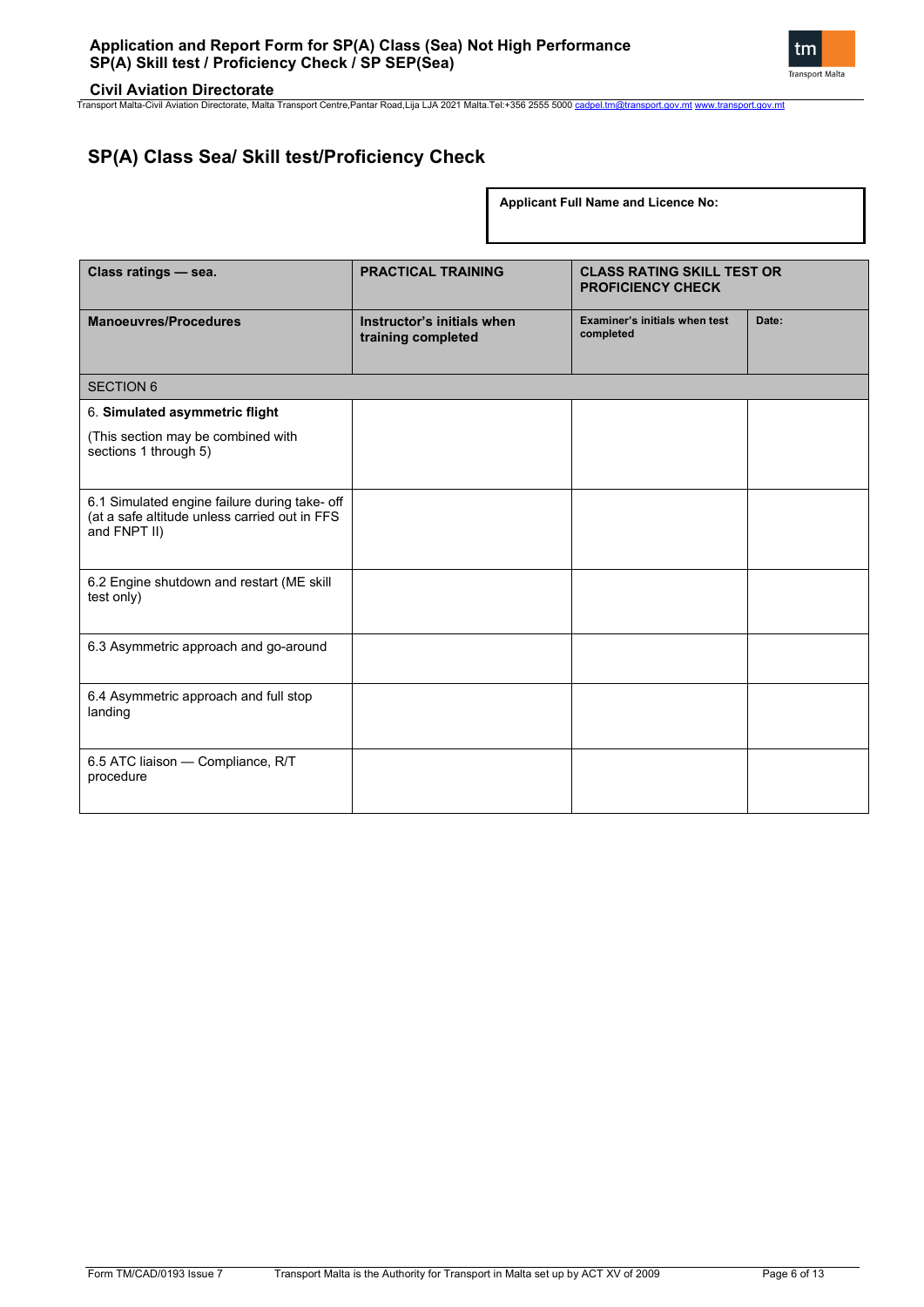## **Application and Report Form for SP(A) Class (Sea) Not High Performance SP(A) Skill test / Proficiency Check / SP SEP(Sea)**



**Civil Aviation Directorate** Transport Malta-Civil Aviation Directorate, Malta Transport Centre,Pantar Road,Lija LJA 2021 Malta.Tel:+356 2555 5000 [cadpel.tm@transport.gov.mt](mailto:cadpel.tm@transport.gov.mt) [www.transport.gov.mt](http://www.transport.gov.mt/)

| <b>Result of Skill test/Proficiency check</b><br>Licence No:<br><b>Details and Result of the Check</b> |                    |                                                                                                                                                                                                                                |                               |                                                                                                                                                                                                                                                                                                                                                                                                                                                                                                                                                                                                                                                                                                                        |  |  |
|--------------------------------------------------------------------------------------------------------|--------------------|--------------------------------------------------------------------------------------------------------------------------------------------------------------------------------------------------------------------------------|-------------------------------|------------------------------------------------------------------------------------------------------------------------------------------------------------------------------------------------------------------------------------------------------------------------------------------------------------------------------------------------------------------------------------------------------------------------------------------------------------------------------------------------------------------------------------------------------------------------------------------------------------------------------------------------------------------------------------------------------------------------|--|--|
| To be Completed by the Examiner<br>Details of Check                                                    |                    | Name of Applicant: Name of Applicant:                                                                                                                                                                                          |                               |                                                                                                                                                                                                                                                                                                                                                                                                                                                                                                                                                                                                                                                                                                                        |  |  |
| $\Box$ Skill Test                                                                                      |                    | $\Box$ Proficiency Check                                                                                                                                                                                                       | $\Box$ Revalidation           | $\Box$ Renewal                                                                                                                                                                                                                                                                                                                                                                                                                                                                                                                                                                                                                                                                                                         |  |  |
| $\Box$ Single Pilot Operations<br>Aeroplane:                                                           |                    |                                                                                                                                                                                                                                | $\Box$ Multi Pilot Operations |                                                                                                                                                                                                                                                                                                                                                                                                                                                                                                                                                                                                                                                                                                                        |  |  |
|                                                                                                        |                    |                                                                                                                                                                                                                                |                               |                                                                                                                                                                                                                                                                                                                                                                                                                                                                                                                                                                                                                                                                                                                        |  |  |
|                                                                                                        |                    |                                                                                                                                                                                                                                |                               |                                                                                                                                                                                                                                                                                                                                                                                                                                                                                                                                                                                                                                                                                                                        |  |  |
|                                                                                                        |                    | Date of Check: __________________________________                                                                                                                                                                              |                               |                                                                                                                                                                                                                                                                                                                                                                                                                                                                                                                                                                                                                                                                                                                        |  |  |
|                                                                                                        |                    | Blocks Off Blocks-on Blocks Blocks - District Property Control Blocks - Off District Property District Property District Property District Property District Property District Property District Property District Property Di |                               | Block time: Management of the state of the state of the state of the state of the state of the state of the state of the state of the state of the state of the state of the state of the state of the state of the state of t                                                                                                                                                                                                                                                                                                                                                                                                                                                                                         |  |  |
| Revalidation ME CR only: $\Box$ 10 route sectors or                                                    |                    |                                                                                                                                                                                                                                |                               | Examiner's signature                                                                                                                                                                                                                                                                                                                                                                                                                                                                                                                                                                                                                                                                                                   |  |  |
|                                                                                                        |                    | $\Box$ one flight with examiner accomplished                                                                                                                                                                                   |                               |                                                                                                                                                                                                                                                                                                                                                                                                                                                                                                                                                                                                                                                                                                                        |  |  |
| <b>Result of the test:</b><br><b>CR</b><br>PASS*                                                       | <b>FAIL*</b>       | * delete as necessary<br><b>PARTIAL PASS*</b>                                                                                                                                                                                  |                               | Applicant's signature                                                                                                                                                                                                                                                                                                                                                                                                                                                                                                                                                                                                                                                                                                  |  |  |
| Further training: $\Box$ Mandatory<br><b>REASONS FOR FAILURE</b>                                       |                    | $\Box$ Recommended                                                                                                                                                                                                             |                               | To be completed by the Examiner                                                                                                                                                                                                                                                                                                                                                                                                                                                                                                                                                                                                                                                                                        |  |  |
| <b>Section</b>                                                                                         | <b>Sub Section</b> |                                                                                                                                                                                                                                | <b>Reasons for Failure</b>    |                                                                                                                                                                                                                                                                                                                                                                                                                                                                                                                                                                                                                                                                                                                        |  |  |
| related to that rating/certificate.                                                                    |                    |                                                                                                                                                                                                                                |                               | I understand that I have failed the items notified above. I also understand that I may not exercise the privileges                                                                                                                                                                                                                                                                                                                                                                                                                                                                                                                                                                                                     |  |  |
|                                                                                                        |                    |                                                                                                                                                                                                                                |                               |                                                                                                                                                                                                                                                                                                                                                                                                                                                                                                                                                                                                                                                                                                                        |  |  |
| <b>Examiner Differences Document.</b>                                                                  |                    |                                                                                                                                                                                                                                |                               | I declare that I have established communication with the applicant without language barriers. I made the applicant<br>aware of the consequences of providing incomplete, inaccurate or false information. I verified that the applicant<br>complies with the qualification, training and experience requirements in Part-FCL. I confirm that all required<br>manoeuvres and exercises have been completed, as well as the verbal theoretical examination, where applicable. I<br>also declare that I have reviewed and applied the national procedures and requirements of the applicant's competent<br>authority contained in version (insert document version as published on the EASA website) __________<br>of the |  |  |
| Signature of Examiner: __________                                                                      |                    |                                                                                                                                                                                                                                | Date of Signature: ______     |                                                                                                                                                                                                                                                                                                                                                                                                                                                                                                                                                                                                                                                                                                                        |  |  |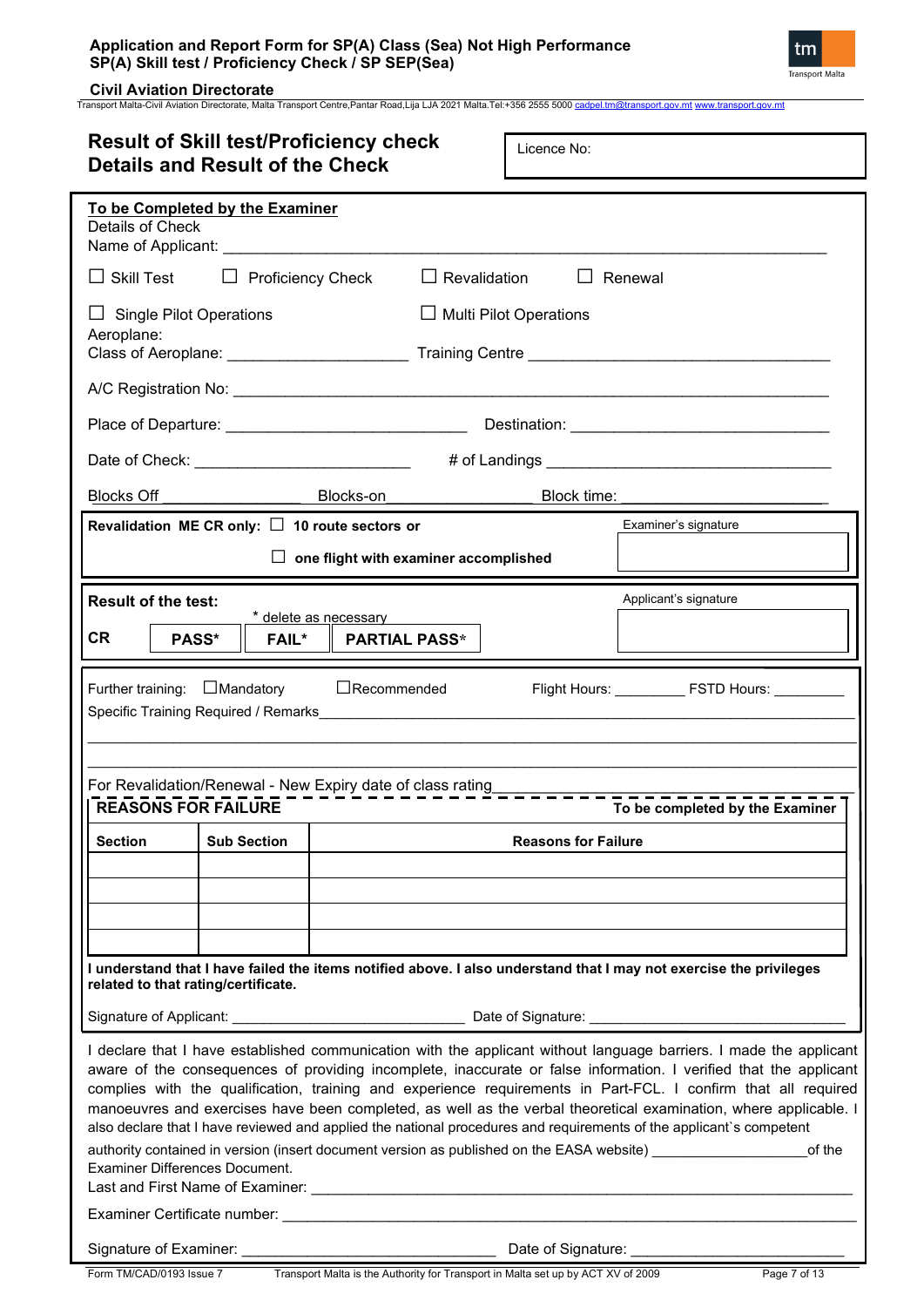

Transport Malta-Civil Aviation Directorate, Malta Transport Centre,Pantar Road,Lija LJA 2021 Malta.Tel:+356 2555 5000 [cadpel.tm@transport.gov.mt](mailto:cadpel.tm@transport.gov.mt) [www.transport.gov.mt](http://www.transport.gov.mt/)

#### **A. General**

1. Applicants for a skill test shall have received instruction in the same class or type of aircraft to be used in the test.

The training for MPA and PL type ratings shall be conducted in an FFS or in a combination of FSTD(s) and FFS. The skill test or proficiency check for MPA and PL type ratings and the issue of an ATPL and an MPL, shall be conducted in an FFS, if available.

The training, skill test or proficiency check for class or type ratings for SPA and helicopters shall be conducted in:

- (a) an available and accessible FFS, or
- (b) a combination of FSTD(s) and the aircraft if an FFS is not available or accessible; or
- (c) the aircraft if no FSTD is available or accessible.

If FSTDs are used during training, testing or checking, the suitability of the FSTDs used shall be verified against the applicable 'Table of functions and subjective tests' and the applicable 'Table of FSTD validation tests' contained in the primary reference document applicable for the device used. All restrictions and limitations indicated on the device's qualification certificate shall be considered.

2. Failure to achieve a pass in all sections of the test in two attempts will require further training.

3. There is no limit to the number of skill tests that may be attempted.

#### **CONTENT OF THE TRAINING, SKILL TEST/PROFICIENCY CHECK**

4. Unless otherwise determined in the operational suitability data established in accordance with Annex I (Part-21) to Regulation (EU) No 748/2012 (OSD), the syllabus of flight instruction, the skill test and the proficiency check shall comply with this Appendix. The syllabus, skill test and proficiency check may be reduced to give credit for previous experience on similar aircraft types, as determined in the OSD.

5. Except in the case of skill tests for the issue of an ATPL, when so defined in the OSD for the specific aircraft, credit may be given for skill test items common to other types or variants where the pilots are qualified.

#### **CONDUCT OF THE TEST/CHECK**

6. The examiner may choose between different skill test or proficiency check scenarios containing simulated relevant operations. Full-flight simulators and other training devices shall be used, as established in this Annex (Part-FCL).

7. During the proficiency check, the examiner shall verify that holders of the class or type rating maintain an adequate level of theoretical knowledge.

8. Should applicants choose to terminate a skill test for reasons considered inadequate by the examiner, they shall retake the entire skill test. If the test is terminated for reasons considered adequate by the examiner, only those sections not completed shall be tested in a further flight.

9. At the discretion of the examiner, any manoeuvre or procedure of the test may be repeated once by the applicants. The examiner may stop the test at any stage if it is considered that the applicants' demonstration of flying skill requires a complete retest.

10. Applicants shall be required to fly the aircraft from a position where the PIC or co-pilot functions, as relevant, can be performed. Under single-pilot conditions, the test shall be performed as if there was no other crew member present.

11. During preflight preparation for the test, applicants are required to determine power settings and speeds. Applicants shall indicate to the examiner the checks and duties carried out, including the identification of radio facilities. Checks shall be completed in accordance with the checklist for the aircraft on which the test is being taken and, if applicable, with the MCC concept. Performance data for take-off, approach and landing shall be calculated by applicants in compliance with the operations manual or flight manual for the aircraft used. Decision heights/altitudes, minimum descent heights/altitudes and missed approach point shall be agreed upon with the examiner.

12. The examiner shall take no part in the operation of the aircraft except where intervention is necessary in the interests of safety or to avoid unacceptable delay to other traffic.

#### **SPECIFIC REQUIREMENTS FOR THE SKILL TEST/PROFICIENCY CHECK FOR SINGLE-PILOT AEROPLANE TYPE RATINGS, WHEN OPERATED IN MULTI-PILOT OPERATIONS**

13. The skill test for a multi-pilot aircraft or a single-pilot aircraft when operated in multi-pilot operations shall be performed in a multi-crew environment. Another applicant or another type rated qualified pilot may function as the second pilot. If an aircraft is used, the second pilot shall be the examiner or an instructor.

14. The applicant shall operate as PF during all sections of the skill test, except for abnormal and emergency procedures, which may be conducted as PF or PNF in accordance with MCC. The applicant for the initial issue of a multi-pilot aircraft type rating or ATPL shall also demonstrate the ability to act as PNF. The applicant may choose either the left hand or the right hand seat for the skill test if all items can be executed from the selected seat.

15. The following matters shall be specifically checked by the examiner for applicants for multi-pilot operations in a single-pilot aeroplane extending to the duties of a PIC, irrespective of whether the applicant acts as PF or PNF:

- (a) management of crew cooperation;
- (b) maintaining a general survey of the aircraft operation by appropriate supervision; and
- (c) setting priorities and making decisions in accordance with safety aspects and relevant rules and regulations appropriate to the operational situation, including emergencies.

16. The test/check should be accomplished under IFR, if the IR rating is included, and as far as possible be accomplished in a simulated commercial air transport environment. An essential element to be checked is the ability to plan and conduct the flight from routine briefing material.

17. When the type rating course has included less than 2 hours flight training on the aircraft, the skill test may be conducted in an FFS and may be completed before the flight training on the aircraft. In that case, a certificate of completion of the type rating course including the flight training on the aircraft shall be forwarded to the competent authority before the new type rating is entered in the applicant's licence.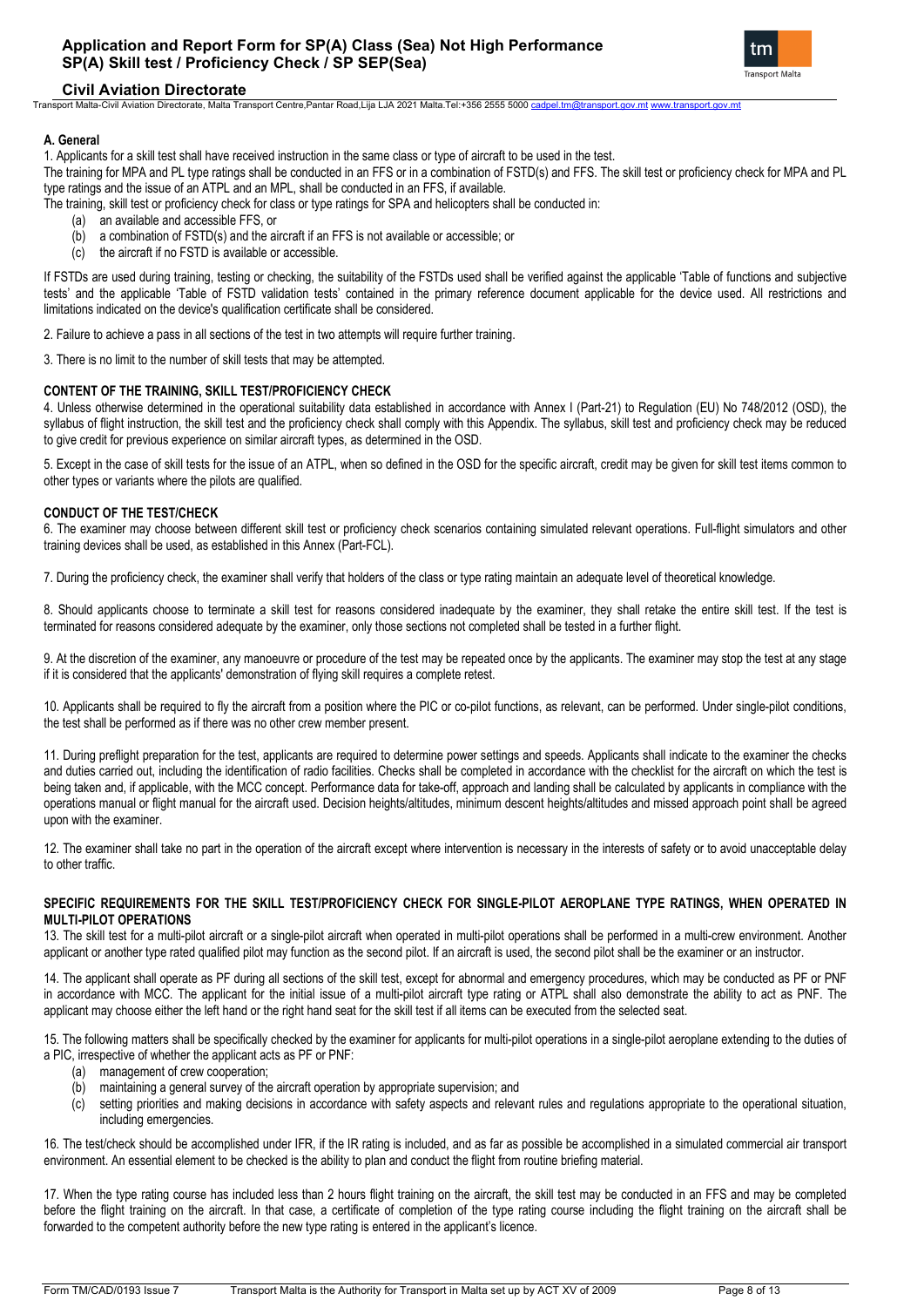## **Application and Report Form for SP(A) Class (Sea) Not High Performance SP(A) Skill test / Proficiency Check / SP SEP(Sea)**



**Civil Aviation Directorate**

Transport Malta-Civil Aviation Directorate, Malta Transport Centre,Pantar Road,Lija LJA 2021 Malta.Tel:+356 2555 5000 [cadpel.tm@transport.gov.mt](mailto:cadpel.tm@transport.gov.mt) [www.transport.gov.mt](http://www.transport.gov.mt/)

#### **B. Specific requirements for the aeroplane category**

#### PASS MARKS

In the case of single-pilot aeroplanes, with the exception of single-pilot high-performance complex aeroplanes, applicants shall pass all sections of the skill test or proficiency check. Failure in any item of a section will cause applicants to fail the entire section. If they fail only one section, they shall repeat only that section. Failure in more than one section will require applicants to repeat the entire test or check. Failure in any section in the case of a retest or recheck, including those sections that have been passed on a previous attempt, will require applicants to repeat the entire test or check again. For single-pilot multi-engine aeroplanes, Section 6 of the relevant test or check, addressing asymmetric flight, shall be passed.

#### **FLIGHT TEST TOLERANCE**

The applicant shall demonstrate the ability to:

- (a) operate the aeroplane within its limitations;
- (b) complete all manoeuvres with smoothness and accuracy;
- (c) exercise good judgement and airmanship; (d) apply aeronautical knowledge;
- (e) maintain control of the aeroplane at all times in such a manner that the successful outcome of a procedure or manoeuvre is always assured;
- (f) understand and apply crew coordination and incapacitation procedures, if applicable; and
- (g) communicate effectively with the other crew members, if applicable.

#### The following limits shall apply, corrected to make allowance for turbulent conditions and the handling qualities and performance of the aeroplane used:

|         | Generally                                           | $± 100$ feet          |          | on radio aids                                  | $± 5^\circ$                                                                                                                                                                                                                           |  |
|---------|-----------------------------------------------------|-----------------------|----------|------------------------------------------------|---------------------------------------------------------------------------------------------------------------------------------------------------------------------------------------------------------------------------------------|--|
| Height  | Starting<br>go-around<br>at<br>a<br>decision height | $+50$ feet/ $-0$ feet |          | For "angular" deviations                       | half scale deflection, azimuth and glide<br>path (e.g. LPV, ILS, MLS, GLS)                                                                                                                                                            |  |
|         | Minimum<br>descent<br>height/altitude               | $+50$ feet/ $-0$ feet |          |                                                |                                                                                                                                                                                                                                       |  |
| Heading | all engines operating                               | $± 5^\circ$           | Tracking | 2D (LNAV) and 3D<br>(LNAV/VNAV) "linear"       | Cross track error/deviation shall normally<br>be limited to $\pm$ 1/ <sub>2</sub> the RNP value<br>associated with the procedure. Brief<br>deviations from this standard up to a<br>maximum of 1 time the RNP value are<br>allowable. |  |
|         | with simulated engine failure                       | $± 10^{\circ}$        |          | deviations                                     |                                                                                                                                                                                                                                       |  |
|         |                                                     |                       |          | 3D linear vertical                             | not more than – 75 feet below the vertical                                                                                                                                                                                            |  |
| Speed   | all engines operating                               | $± 5$ knots           |          | deviations (e.g. RNP<br>APCH (LNAV/VNAV) using | profile at any time, and not more than $+75$<br>feet above the vertical profile at or below 1                                                                                                                                         |  |
|         | with simulated engine failure                       | + 10 knots/- 5 knots  |          | BaroVNAV)                                      | 000 feet above aerodrome level                                                                                                                                                                                                        |  |

#### **CONTENT OF THE TRAINING/SKILL TEST/PROFICIENCY CHECK**

5. Single-pilot aeroplanes, except for high performance complex aeroplanes (a) The following symbols mean:

P = Trained as PIC or co-pilot and as PF and PM

- OTD = Other training devices may be used for this exercise<br>
X = An FFS shall be used for this exercise: otherwise. are X = An FFS shall be used for this exercise; otherwise, an aeroplane shall be used if appropriate for the manoeuvre or procedure<br>P# = The training shall be complemented by supervised aeroplane inspection
- The training shall be complemented by supervised aeroplane inspection

(b) The practical training shall be conducted at least at the training equipment level shown as (P), or may be conducted on any higher level of equipment shown by the arrow  $(---)$ .

The following abbreviations are used to indicate the training equipment used:

| Α           |   | aeroplane                         |
|-------------|---|-----------------------------------|
| <b>FFS</b>  | = | full-flight simulator             |
| <b>FSTD</b> |   | flight simulation training device |

(c) The starred (\*) items of Section 3B and, for multi-engine, Section 6, shall be flown solely by reference to instruments if revalidation/renewal of an IR is included in the skill test or proficiency check. If the starred (\*) items are not flown solely by reference to instruments during the skill test or proficiency check, and when there is no crediting of IR privileges, the class or type rating will be restricted to VFR only.

(d) Section 3A shall be completed to revalidate a type or multi-engine class rating, VFR only, where the required experience of 10 route sectors within the previous 12 months has not been completed. Section 3A is not required if Section 3B is completed.

(e) Where the letter 'M' appears in the skill test or proficiency check column, this will indicate a mandatory exercise or a choice where more than one exercise appears.

(f) An FSTD shall be used for practical training for type or ME class ratings if they form part of an approved class or type rating course. The following considerations will apply to the approval of the course:

- the qualification of the FSTD as set out in the relevant requirements of Annex VI (Part-ARA) and Annex VII (Part-ORA);
- (ii) the qualifications of the instructors;
- the amount of FSTD training provided on the course; and
- (iv) the qualifications and previous experience on similar types of the pilots under training.

(g) If privileges for multi-pilot operation are sought for the first time, pilots holding privileges for single-pilot operations shall:

- (1) complete a bridge course containing manoeuvres and procedures including MCC as well as the exercises of Section 7 using threat and error management (TEM), CRM and human factors at an ATO; and
- (2) pass a proficiency check in multi-pilot operations.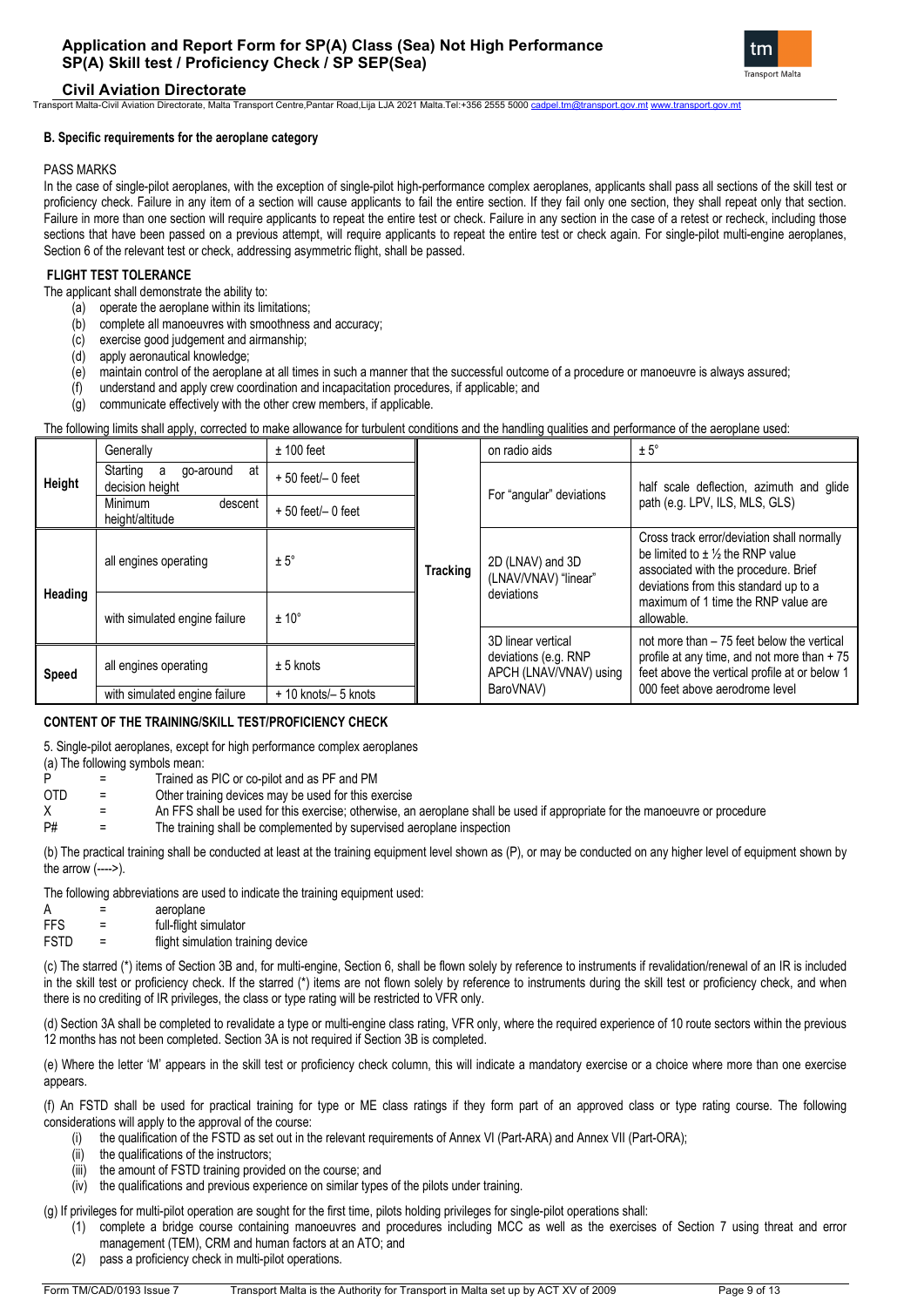

Transport Malta-Civil Aviation Directorate, Malta Transport Centre,Pantar Road,Lija LJA 2021 Malta.Tel:+356 2555 5000 [cadpel.tm@transport.gov.mt](mailto:cadpel.tm@transport.gov.mt) [www.transport.gov.mt](http://www.transport.gov.mt/)

(h) If privileges for single-pilot operations are sought for the first time, pilots holding privileges for multi-pilot operations shall be trained at an ATO and checked for the following additional manoeuvres and procedures in single-pilot operations:

- (1) for SE aeroplanes, 1.6, 4.5, 4.6, 5.2 and, if applicable, one approach from Section 3.B;and
- (2) for ME aeroplanes, 1.6, Section 6 and, if applicable, one approach from Section 3.B.

(i) Pilots holding privileges for both single-pilot and multi-pilot operations in accordance with points (g) and (h) may revalidate privileges for both types of operations by completing a proficiency check in multi-pilot operations in addition to the exercises referred to in points (h)(1) or (h)(2), as applicable, in single-pilot operations.

(j) If a skill test or a proficiency check is completed in multi-pilot operations only, the type rating shall be restricted to multi-pilot operations. The restriction shall be removed when pilots comply with point (h).

(k) The training, testing and checking shall follow the table mentioned below.

- Training at an ATO, testing and checking requirements for single-pilot privileges
- (2) Training at an ATO, testing and checking requirements for multi-pilot privileges
- (3) Training at an ATO, testing and checking requirements for pilots holding single-pilot privileges seeking multi-pilot privileges for the first time (bridge course)
- (4) Training at an ATO, testing and checking requirements for pilots holding multi-pilot privileges seeking single-pilot privileges for the first time (bridge course)
- (5) Training at an ATO and checking requirements for combined revalidation and renewal of single and multi-pilot privileges

|                            |                     | (1)                         | (2)                                                |                            | (3)                                             |                             | (4)                                                  |                                                      |                                                                                                                                                                    | (5)                                                                                                                                                        |
|----------------------------|---------------------|-----------------------------|----------------------------------------------------|----------------------------|-------------------------------------------------|-----------------------------|------------------------------------------------------|------------------------------------------------------|--------------------------------------------------------------------------------------------------------------------------------------------------------------------|------------------------------------------------------------------------------------------------------------------------------------------------------------|
|                            |                     | Type of operation           |                                                    |                            |                                                 |                             |                                                      |                                                      |                                                                                                                                                                    |                                                                                                                                                            |
| Type of aircraft           |                     | SP                          | <b>MP</b>                                          |                            | $SP \rightarrow MP$ (initial)                   |                             | $MP \rightarrow SP$ (initial)                        |                                                      |                                                                                                                                                                    | $SP + MP$                                                                                                                                                  |
|                            | <b>Training</b>     | <b>Testing/</b><br>checking | <b>Training</b>                                    | <b>Testing</b><br>diccking | <b>Training</b>                                 | <b>Testing/</b><br>checking | Training, testing<br>and checking (SE<br>aeroplanes) | Training, testing<br>and checking (ME<br>aeroplanes) | SE aeroplanes                                                                                                                                                      | <b>ME</b> aeroplanes                                                                                                                                       |
| <b>Initial</b> issue       |                     |                             |                                                    |                            |                                                 |                             |                                                      |                                                      |                                                                                                                                                                    |                                                                                                                                                            |
| All (except SP<br>complex) | Sections<br>$1 - 6$ | <b>Sections</b><br>$1 - 6$  | <b>MCC</b><br><b>CRM</b>                           | <b>Sections</b>            | MCC<br><b>CRM</b>                               | <b>Sections</b>             | 1.6.4.5.4.6.5.2<br>and, if applic-                   | 1.6. Section 6<br>and, if applic-                    |                                                                                                                                                                    |                                                                                                                                                            |
| SP complex                 | $1 - 7$             | $1 - 6$                     | <b>Human</b> factors<br><b>TEM</b><br>Sections 1-7 | $1 - 6$                    | <b>Human</b> factors<br><b>TEM</b><br>Section 7 | $1 - 6$                     | able, one<br>approach from<br>Section 3.B            | able, one<br>approach from<br>Section 3.B            |                                                                                                                                                                    |                                                                                                                                                            |
| Revalida-<br>tion          |                     |                             |                                                    |                            |                                                 |                             |                                                      |                                                      |                                                                                                                                                                    |                                                                                                                                                            |
| All                        | n/a                 | <b>Sections</b><br>$1 - 6$  | n/a                                                | <b>Sections</b><br>$1 - 6$ | n/a                                             | n/a                         | n/a                                                  | n/a                                                  | <b>MPO:</b><br>Sections 1-7<br>(training)<br>Section 1-6<br>(checking)<br>SPO:<br>1.6, 4.5, 4.6.<br>5.2 and, if<br>applicable, one<br>approach from<br>Section 3.B | MPO:<br>Sections 1-7<br>(training)<br>Sections 1-6<br>(checking)<br>SPO:<br>1.6. Section 6<br>and, if applic-<br>able, one<br>approach from<br>Section 3.B |
| tenewal                    |                     |                             |                                                    |                            |                                                 |                             |                                                      |                                                      |                                                                                                                                                                    |                                                                                                                                                            |
| ١I                         | FC-<br>L740         | <b>Sections</b><br>$1-6$    | FCL.740                                            | Sections<br>$1 - 6$        | n/a                                             | n/a                         | n/a                                                  | n/a                                                  | Training:<br><b>FCL.740</b><br>Check: as for<br>the revalida-<br>tion                                                                                              | Training:<br><b>FCL740</b><br>Check: as for the<br>revalidation':                                                                                          |

(l) To establish or maintain PBN privileges, one approach shall be an RNP APCH. Where an RNP APCH is not practicable, it shall be performed in an appropriately equipped FSTD.

By way of derogation from the subparagraph above, in cases were a proficiency check for revalidation of PBN privileges does not include an RNP APCH exercise, the PBN privileges of the pilot shall not include RNP APCH. The restriction shall be lifted if the pilot has completed a proficiency check including RNP APCH exercise.

Ï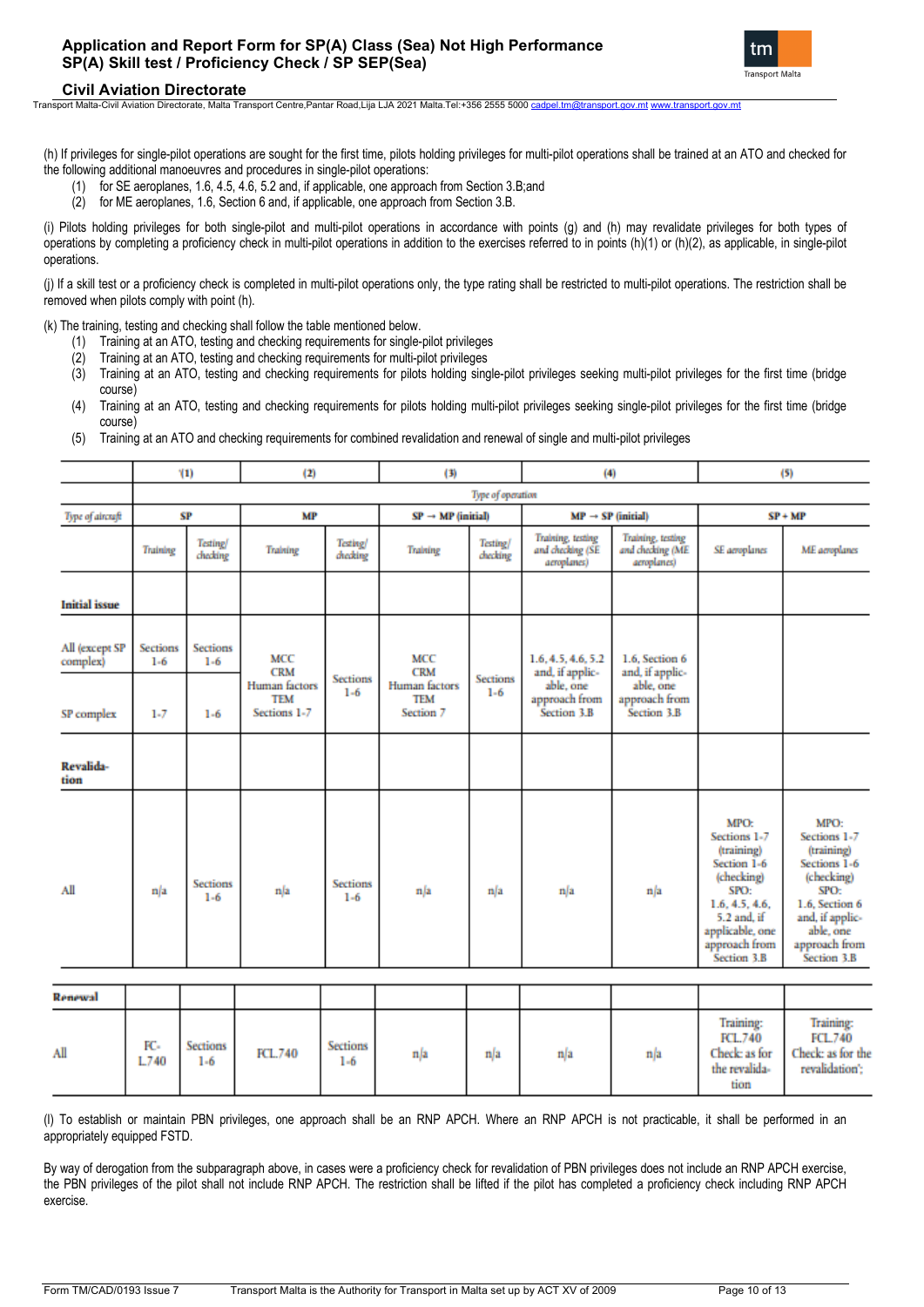Transport Malta-Civil Aviation Directorate, Malta Transport Centre,Pantar Road,Lija LJA 2021 Malta.Tel:+356 2555 5000 <u>[cadpel.tm@transport.gov.mt](mailto:cadpel.tm@transport.gov.mt) [www.transport.gov.mt](http://www.transport.gov.mt/)</u>

# **Appendix 1 - Complete if applicable**

| Licence No:                                                                                                                                                                                                                                                                                                                                                           |
|-----------------------------------------------------------------------------------------------------------------------------------------------------------------------------------------------------------------------------------------------------------------------------------------------------------------------------------------------------------------------|
| To be Completed by the Examiner                                                                                                                                                                                                                                                                                                                                       |
| Name of Applicant: Name of Applicant:                                                                                                                                                                                                                                                                                                                                 |
| $\square$ SP SEP(sea)                                                                                                                                                                                                                                                                                                                                                 |
| <b>Revalidation by Experience</b><br>I checked the applicant's logbook on ______________________(date dd/mm/yyyy) and confirm that:<br>within the 12 months preceding the expiry date of the rating, the applicant completed at least:                                                                                                                                |
| (a) $\Box$ 12 hours of flight time in the SP SEP (sea) class, including                                                                                                                                                                                                                                                                                               |
| (b) $\Box$ 6 hours as PIC,                                                                                                                                                                                                                                                                                                                                            |
| (c) $\Box$ 12 TO and 12 Landings, and                                                                                                                                                                                                                                                                                                                                 |
| (d) $\Box$ Refresher training of at least 1 hour total flight time in SEP(sea) with a flight instructor (FI) or a class<br>rating instructor (CRI) on the state of the state of the state of the state of the state of the state of the state of the state of the state of the state of the state of the state of the state of the state of the state of<br>(data/s); |
| Complete for the revalidation of both SEP(land) and SEP (sea) class rating by experience.<br>The applicant completed within 12 months preceding the expiry date of the rating.                                                                                                                                                                                        |
| $\Box$ 12 hours of flight time in SEP(land) or SEP(sea) [or a combination of both]                                                                                                                                                                                                                                                                                    |
| $\square$ 6 hours as PIC in SEP(land) or SEP(sea) [or a combination of both]                                                                                                                                                                                                                                                                                          |
| $\Box$ 6 take-offs and 6 landings in SEP(land)                                                                                                                                                                                                                                                                                                                        |
| $\Box$ 6 take-offs and 6 landings in SEP(sea)                                                                                                                                                                                                                                                                                                                         |
| $\Box$ 1 hour PIC in SEP(land)                                                                                                                                                                                                                                                                                                                                        |
| $\Box$ 1 hour PIC in SEP(sea)                                                                                                                                                                                                                                                                                                                                         |
| Refresher training of at least 1 hour total flight time in SEP(land) or SEP(sea) or a combination of                                                                                                                                                                                                                                                                  |
| both with a flight instructor (FI) or a class rating instructor (CRI) on<br>(data/s)                                                                                                                                                                                                                                                                                  |
| <b>Licence Endorsement</b>                                                                                                                                                                                                                                                                                                                                            |
| $\Box$ I have revalidated the SP SEP (sea) class rating on the applicant's licence and it is now valid until<br>$(2 \text{ years});$ or                                                                                                                                                                                                                               |
|                                                                                                                                                                                                                                                                                                                                                                       |
| also the SP SEP (land) class rating on the applicant's licence and it is now valid until<br>(2 years)                                                                                                                                                                                                                                                                 |
|                                                                                                                                                                                                                                                                                                                                                                       |
| Note:                                                                                                                                                                                                                                                                                                                                                                 |
| This addendum is Not applicable for SP Single Engine Turbo-prop aeroplanes.<br>٠<br>For revalidation of single-engine turbo-prop class ratings applicants shall pass a proficiency check on the<br>٠<br>relevant class in accordance with Appendix 9 of Part-FCL with an examiner, within the 3 months preceding the<br>expiry date of the rating.                    |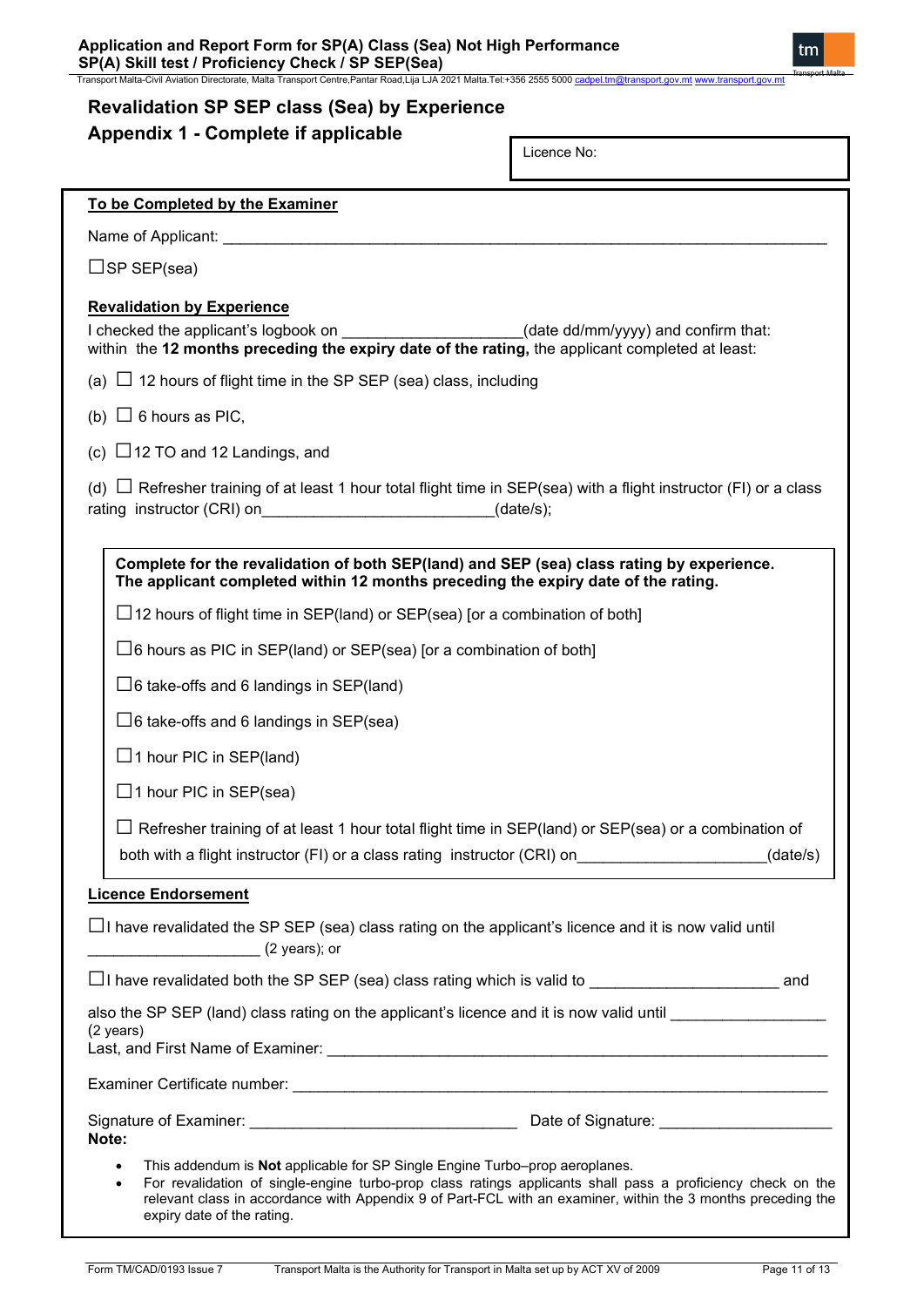# **Submission Instructions**

| Respective Addenda have to be printed and completed if necessary.<br><b>Documents Required:</b> |                                                                                                                                                                                                              | <b>Office</b><br><b>use</b><br>Only |
|-------------------------------------------------------------------------------------------------|--------------------------------------------------------------------------------------------------------------------------------------------------------------------------------------------------------------|-------------------------------------|
|                                                                                                 | 1. A copy of the Malta ID Card (both sides) or Passport [Original has to be presented before<br>licence is collected / Not required if the applicant already holds a Malta Part-FCL licence].                | $\textcircled{1}$                   |
|                                                                                                 | 2. A copy of the Part-Medical Certificate [Original has to be presented before licence is<br>collected]                                                                                                      | $^{\circledR}$                      |
|                                                                                                 | 3. Log Book - All flight instruction / instrument flight instruction / instrument ground<br>instruction/ etc. must be counter-signed by the instructor /All PICUS must be signed by the<br>Pilot-in-command. | $\circled{3}$                       |
|                                                                                                 | 4. Copy of ATO Approval Certificate where Class/Type rating instruction was given if not<br>issued by Transport Malta                                                                                        | $\bigcircled{4}$                    |
|                                                                                                 | 5. A copy of the Course Completion Certificate for the Class and type rating [Original has to<br>be presented before licence is collected].                                                                  | $\circledS$                         |
| 6.                                                                                              | Copy of Examiner Certificate if not issued by Transport Malta                                                                                                                                                | $\circledcirc$                      |
| 7.                                                                                              | Copy of Language Proficiency Certificate issued by Transport Malta                                                                                                                                           | $\circled{2}$                       |
| 8.                                                                                              | Copy of endorsed Licence after Rating Revalidation                                                                                                                                                           | $\circledR$                         |
| For MP Operations [if applicable]                                                               |                                                                                                                                                                                                              |                                     |
|                                                                                                 | 9. A copy of the MCC completion certificate.                                                                                                                                                                 | $\circled{0}$                       |
|                                                                                                 | 10. A copy of the ATO approval where the MCC was conducted                                                                                                                                                   | $\circledR$                         |

## **It is important to send all the documents to avoid a delay in the issue of the licence.**

**Fee**: The applicable fee in the Malta Air Navigation Order / Scheme of Charges on the Transport Malta website has to be submitted with the application.

Queries: If you need additional information send an email to [cadpel.tm@transport.gov.mt](mailto:cadpel.tm@transport.gov.mt)